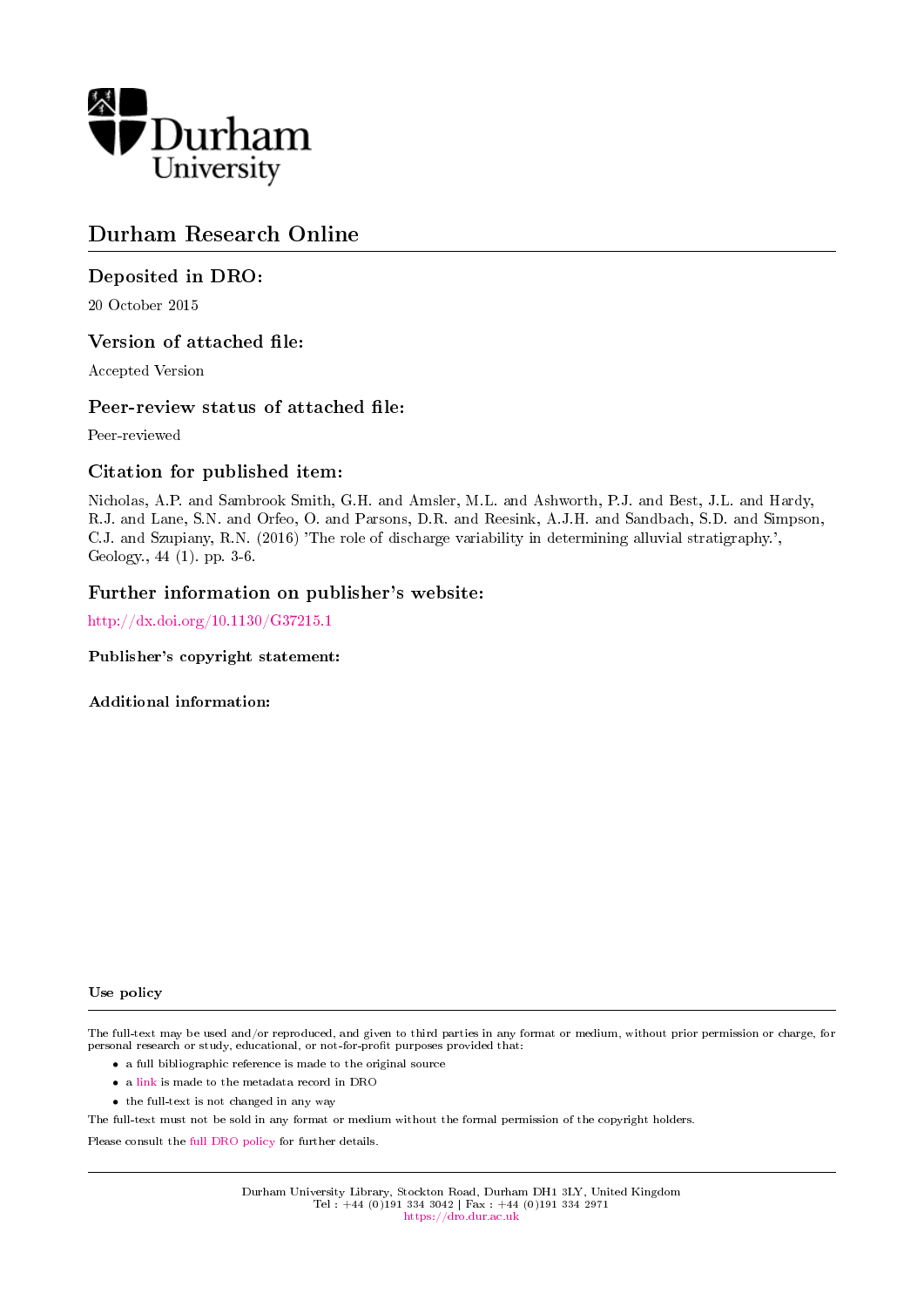- The role of discharge variability in determining alluvial
- stratigraphy
- **Andrew P. Nicholas<sup>1</sup> , Gregory H. Sambrook Smith<sup>2</sup> , Mario L. Amsler<sup>3</sup> , Philip J.**
- **Ashworth<sup>4</sup> , James L. Best<sup>5</sup> , Richard J. Hardy<sup>6</sup> , Stuart N. Lane<sup>7</sup> , Oscar Orfeo<sup>8</sup> ,**
- 5 Daniel R. Parsons<sup>9</sup>, Arnold J.H. Reesink<sup>2,4,10</sup>, Steven D. Sandbach<sup>1,6</sup>, Christopher J.
- **Simpson<sup>4</sup> , and Ricardo N. Szupiany<sup>3</sup>**
- <sup>1</sup> *Geography, College of Life and Environmental Sciences, University of Exeter, Exeter,*
- *EX4 4RJ, UK*
- *2 School of Geography, Earth and Environmental Sciences, University of Birmingham,*
- *Birmingham, B15 2TT, UK*
- *3 Facultad de Ingeniería y Ciencias Hídricas, Centro Internacional de Estudios de*
- *Grandes Ríos, Universidad Nacional del Litoral, C.C. 217 – (3000) Santa Fé, Argentina*
- *4 Division of Geography and Geology, School of Environment and Technology, University*
- *of Brighton, Brighton, BN2 4GJ, UK*
- *5 Departments of Geology, Geography and Geographic Information Science, Mechanical*
- *Science and Engineering and Ven Te Chow Hydrosystems Laboratory, University of*
- *Illinois at Urbana-Champaign, Champaign, Illinois 61820, USA*
- *6 Department of Geography, Durham University, Durham, DH1 3LE, UK*
- *7 Faculté des géosciences et l'environnement, Institut de géographie, Université de*
- *Lausanne, Batiment Anthropole, Lausanne, CH2015, Switzerland*
- *8 Centro de Ecologia Aplicada del Litoral, Consejo Nacional de Investigaciones*
- *Cientificas y Tecnicas, Corrientes, Argentina*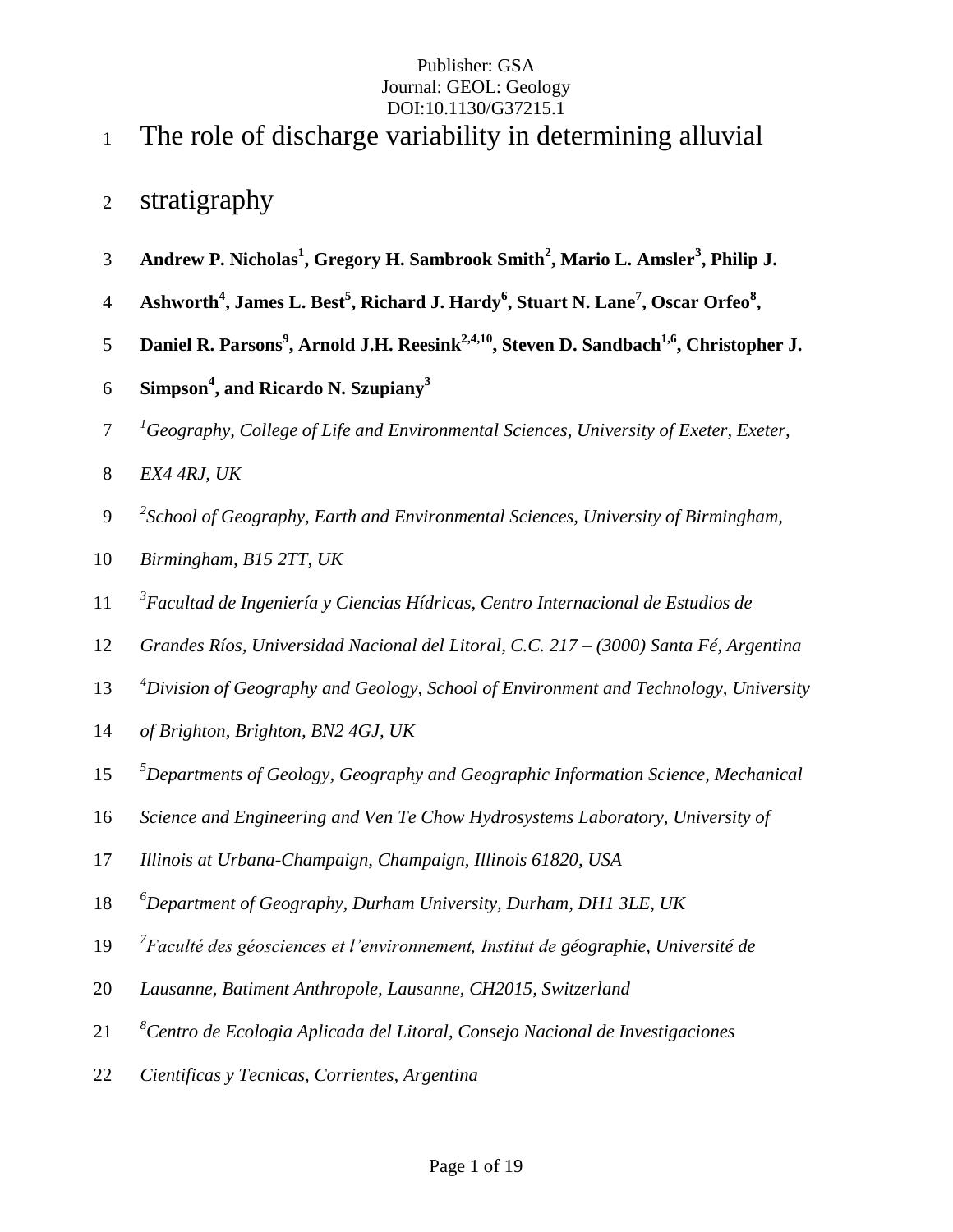*9 Department of Geography, Environment and Earth Sciences, University of Hull, Hull,* 

- *HU6 7RX, UK*
- *<sup>10</sup> Geography and Environment, University of Southampton, Southampton, SO17 1BJ, UK*
- 

## **ABSTRACT**

 We illustrate the potential for using physics-based modeling to link alluvial stratigraphy to large river morphology and dynamics. Model simulations, validated using Ground Penetrating Radar data from the Río Paraná, Argentina, demonstrate a strong relationship between bar-scale set thickness and channel depth, which applies across a wide range of river patterns and bar types. We show that hydrologic regime, indexed by discharge variability and flood duration, exerts a first-order influence on morphodynamics and hence bar set thickness, and that planform morphology alone may be a misleading variable for interpreting deposits. Indeed, our results illustrate that rivers evolving under contrasting hydrologic regimes may have very *similar morphology*, yet be characterized by *marked differences* in stratigraphy. This realization represents an important limitation on the application of established theory that links river topography to alluvial deposits, and highlights the need to obtain field evidence of discharge variability when developing paleoenvironmental reconstructions. Model simulations demonstrate the potential for deriving such evidence using metrics of paleocurrent variance.

## **INTRODUCTION**

 Alluvial deposits are a key archive for reconstructing river morphology, hydrology and paleoenvironments (Blum and Törnqvist, 2000; Miall, 2006). However,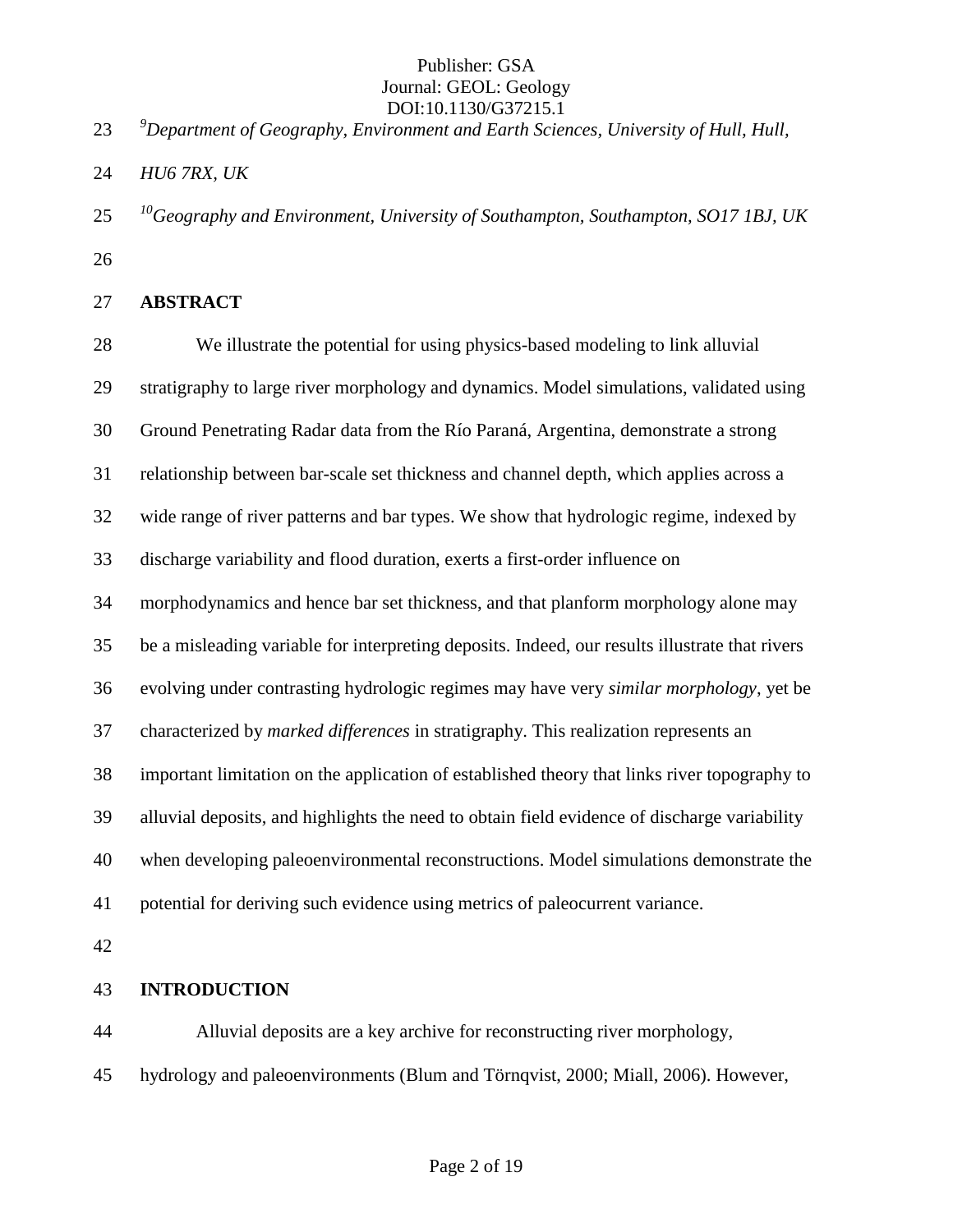| 46 | interpretation of deposits is often difficult due to the lack of unambiguous criteria linking |
|----|-----------------------------------------------------------------------------------------------|
| 47 | fluvial processes to sedimentary product (Bridge, 2003; Ethridge, 2011), and because the      |
| 48 | stratigraphic record is incomplete (Strauss and Sadler, 1989). Quantitative theory has        |
| 49 | been used to relate bedform geometry and dynamics to bedset thickness (Paola and              |
| 50 | Borgman, 1991). However, studies have necessarily focused on small spatial scales, such       |
| 51 | as laboratory settings (Straub et al., 2012; van de Lageweg et al. 2013), or deposits         |
| 52 | associated with individual bedform trains (Bridge and Best, 1997; Leclair, 2011).             |
| 53 | Moreover, existing theory neglects the role of hydrologic variability (e.g., flood            |
| 54 | magnitude and duration), despite its importance as a control on river evolution and           |
| 55 | deposit reworking (Tamminga et al., 2015) and bar and bedform geometry (Wilbers et al.,       |
| 56 | 2003), all of which determine the resultant stratigraphy. Recent work highlights a need to    |
| 57 | understand better the link between morphodynamics and sedimentology, particularly at          |
| 58 | bar and channel belt scales, and for a range of river patterns and hydrologic regimes         |
| 59 | (Fielding et al., 2009; Ethridge, 2011; Plink-Björklund, 2015). Achieving this aim has        |
| 60 | proven virtually impossible to date due to a lack of suitable field data sets. However,       |
| 61 | recent advances in numerical modeling mean that it is now possible to simulate river          |
| 62 | morphodynamics over large temporal and spatial scales (Nicholas, 2013; Schuurman et           |
| 63 | al., 2013). Herein, we aim to: (1) evaluate the potential for models to generate spatially-   |
| 64 | rich data sets quantifying alluvial architecture; (2) elucidate the roles of hydrologic       |
| 65 | regime and river pattern as controls on the resultant stratigraphy; and (3) identify some     |
| 66 | key limitations on the application of existing theory linking alluvial deposits to their      |
| 67 | formative flows.                                                                              |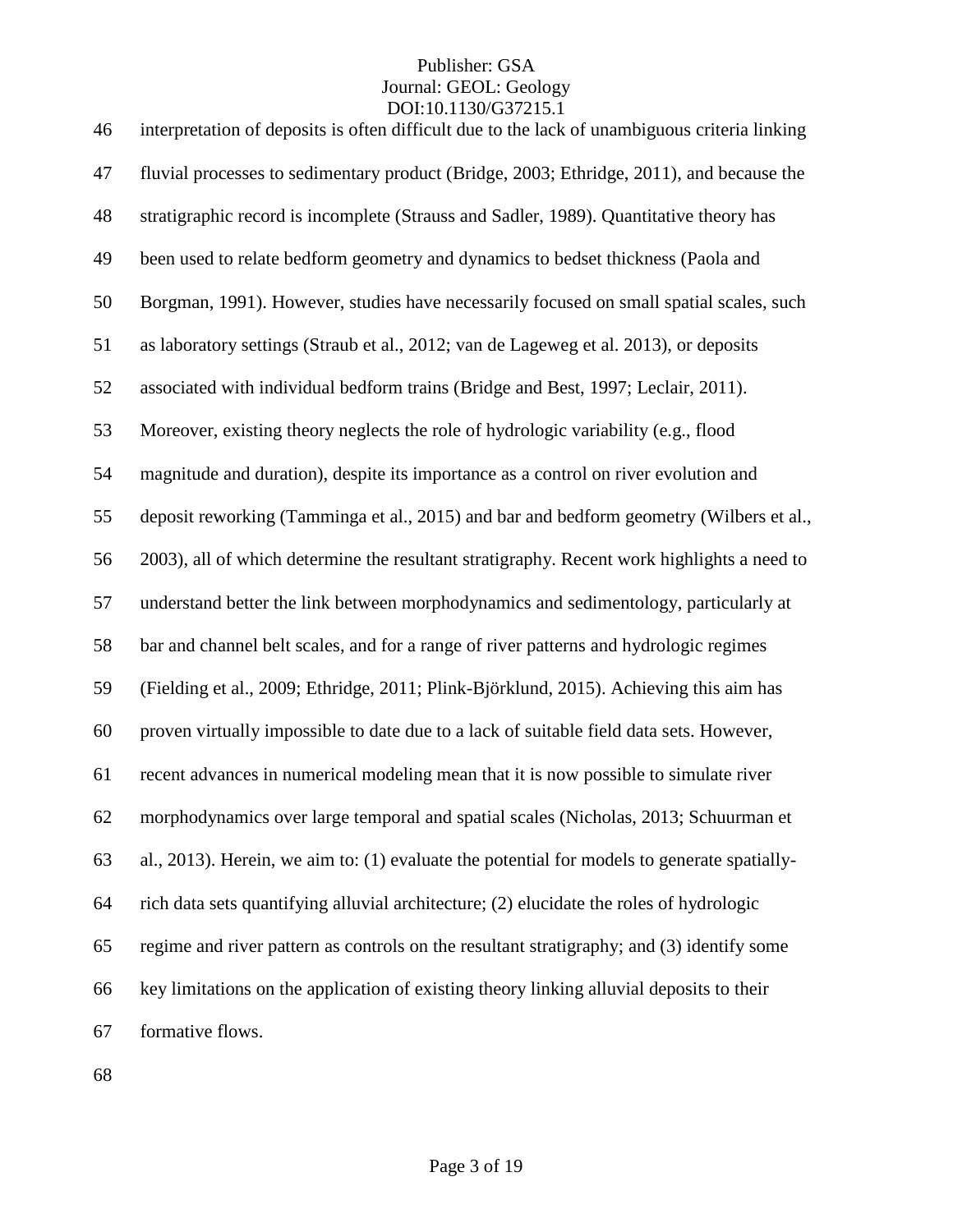## 69 **APPROACH**

| 70 | The deposits of large sand-bed rivers were simulated using a physics-based                                    |
|----|---------------------------------------------------------------------------------------------------------------|
| 71 | numerical model of hydraulics (for sub- and supercritical flows), sediment transport,                         |
| 72 | bank erosion and floodplain formation. This model, described and evaluated elsewhere                          |
| 73 | (Nicholas et al., 2013), is suitable for representing meandering, braided and anabranching                    |
| 74 | channels (Nicholas, 2013). Twenty-six simulations were conducted herein using a range                         |
| 75 | of bed slopes, sediment loads and bank erodibilities to generate rivers (50 km in length)                     |
| 76 | with contrasting channel patterns. All 26 simulations used the same hydrologic regime                         |
| 77 | (flood hydrographs where discharge varied from a low of 10,000 $m3s-1$ to a peak of up to                     |
| 78 | $30,000 \text{ m}^3\text{s}^{-1}$ ). In all simulations, the river evolved from a straight initial channel of |
| 79 | constant width. Simulation duration (typically 175 floods; nominally equivalent to a                          |
| 80 | scaled time period of 350 years) was sufficient to rework deposits multiple times. Herein,                    |
| 81 | we focus on six simulations that generated low-sinuosity anabranching channels similar                        |
| 82 | in form to the Río Paraná (Fig. 1), for which we have characterized the deposits of km-                       |
| 83 | scale bars using ground penetrating radar (GPR) and sediment cores up to 5 m in length                        |
| 84 | (Reesink et al., 2014). The Río Paraná has a mean annual discharge of 17,000 $m^3s^{-1}$ at                   |
| 85 | Corrientes, Argentina, where the geophysical surveys were based. To investigate the                           |
| 86 | influence of hydrologic regime on the stratigraphy, these six simulations were also run                       |
| 87 | with floods in which hydrograph duration was increased by factors of two and four, and                        |
| 88 | simulations that used a constant discharge of 22,500 $m3s-1$ (the average peak discharge for                  |
| 89 | simulated floods), yielding 44 simulations in total (see Table DR1 in the Data                                |
| 90 | Repository).                                                                                                  |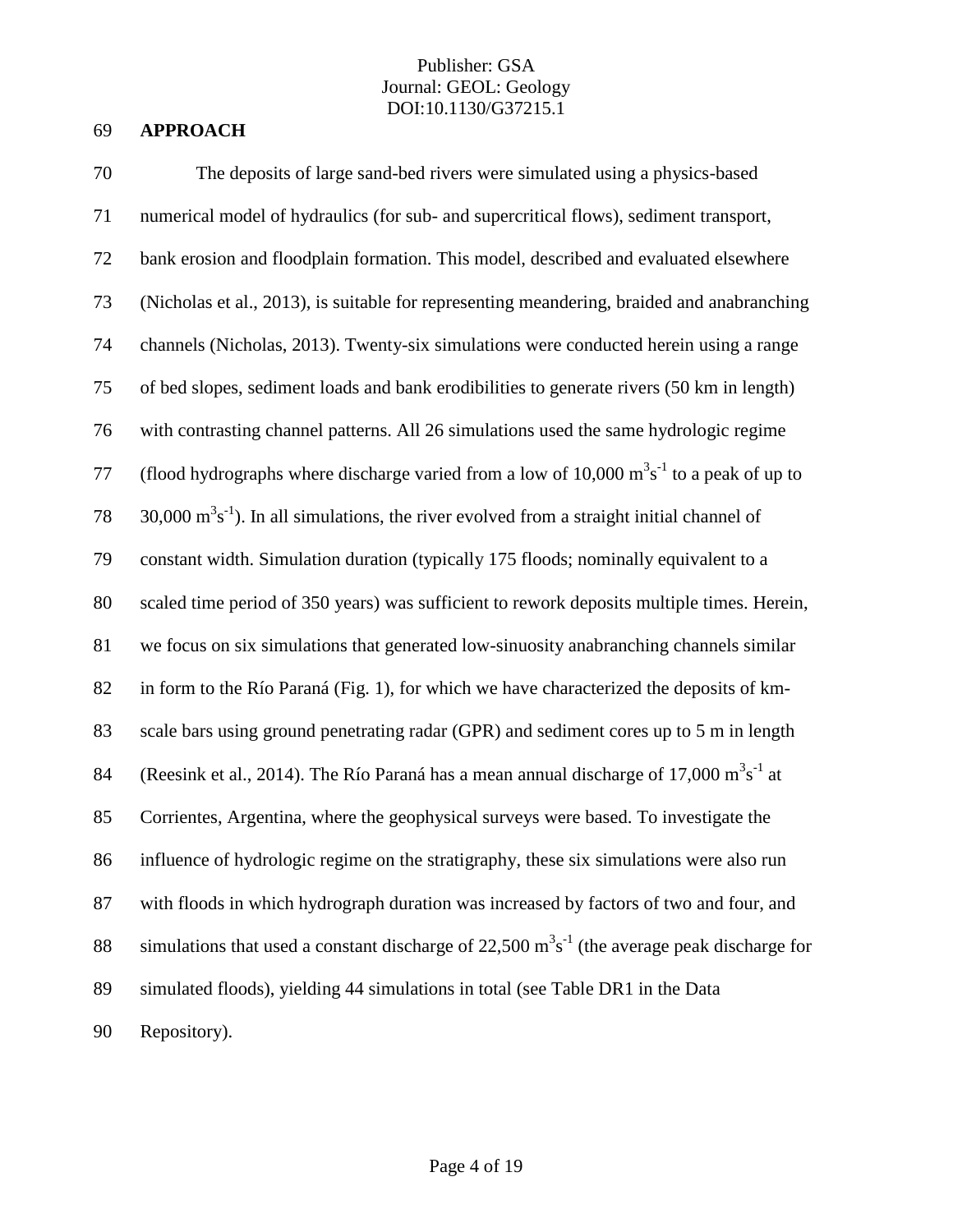| 91  | Modeled deposits were reconstructed from channel topography and flow                                |
|-----|-----------------------------------------------------------------------------------------------------|
| 92  | conditions at 700 points in time over the course of simulations. Bedsets, defined as                |
| 93  | depositional elements bounded by erosional surfaces (Straub et al., 2012), were identified          |
| 94  | from vertical profiles in each model grid cell (80 m by 40 m in size). Modeled sets are             |
| 95  | associated with macro-scale morphologic features (e.g., unit bars) represented by the               |
| 96  | model DEM, rather than smaller bedforms (e.g., dunes) that are finer than the model grid            |
| 97  | resolution. Deposits were subdivided into three classes (termed 'slackwater', 'ripples'             |
| 98  | and 'dunes') based on modeled flow conditions. Slackwater deposits were classified as               |
| 99  | those that form below a velocity threshold of $0.1 \text{ ms}^{-1}$ , and the criterion of van Rijn |
| 100 | (1984) was used to define the ripple/dune transition (see his fig. 1). To account for the           |
| 101 | existence of non-equilibrium dunes (e.g., on the falling limb of a flood), deposits were            |
| 102 | only classified as ripples where the threshold for dune formation was not exceeded at any           |
| 103 | point during the hydrograph. Simulations are characterized by zero net aggradation, and             |
| 104 | hence total deposit thickness scales with maximum thalweg depth (typically 25–30 m).                |
| 105 | Analysis of deposits is restricted to sediment below the vegetation that is established on          |
| 106 | bar tops that are inundated infrequently.                                                           |
|     |                                                                                                     |

#### **RESULTS**

 Simulations that yield low-sinuosity anabranching rivers (e.g., Fig. 1A), similar in form to the Río Paraná (Fig. 1B), are characterized by km-scale sand bars that grow by vertical stacking of unit bars, and lateral accretion of bar wings that wrap around the bar head. Modeled bar deposits (Fig. 1C) are composed of stacks of four to eight bar sets (similar to the three to seven bar sets reported by Bridge and Lunt, 2006). Cross-bar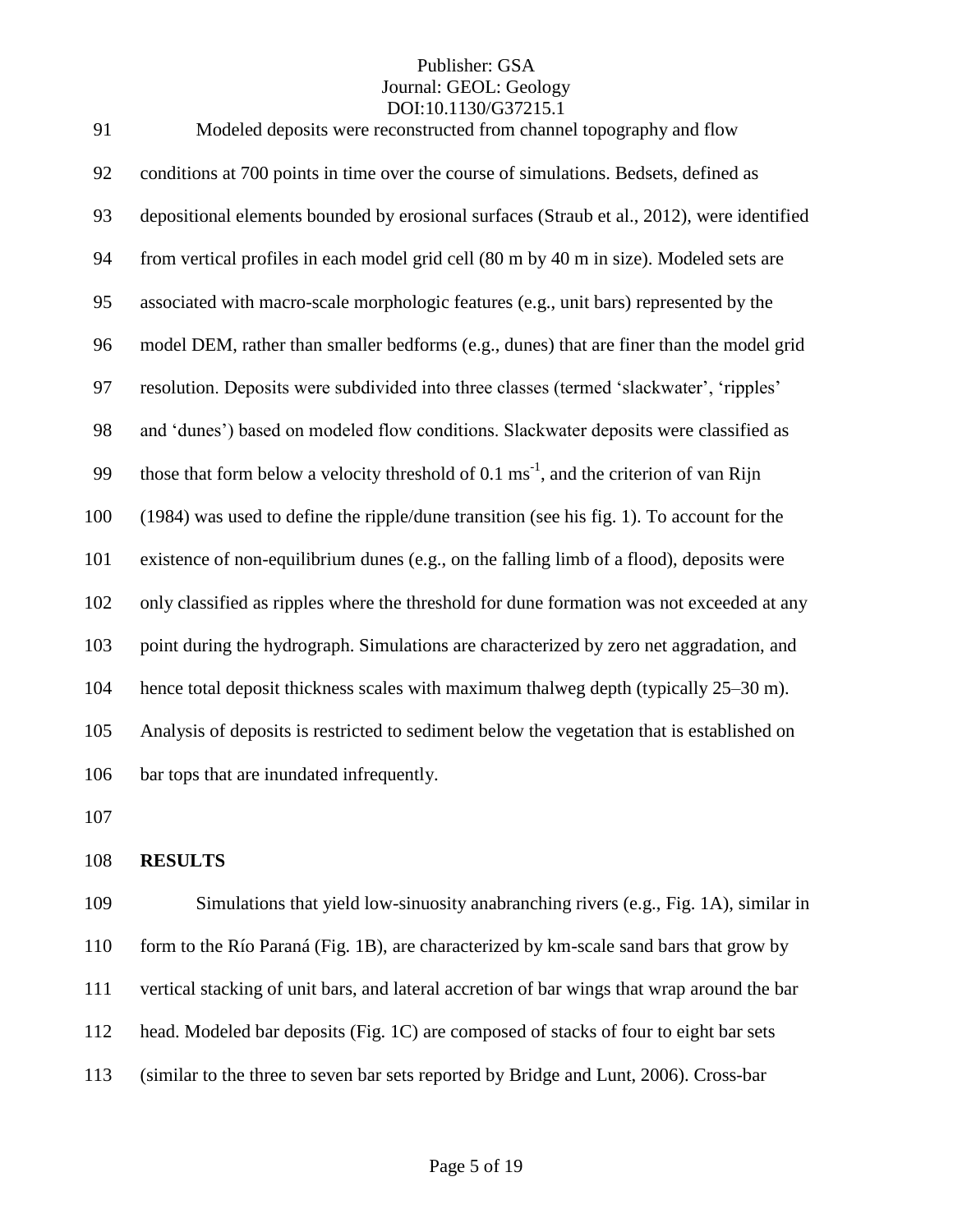| 114 | channel fills and slackwater sediments deposited in the lee of the bar are common in         |
|-----|----------------------------------------------------------------------------------------------|
| 115 | simulations. Truncation of deposits by unit bar migration is common, as is reworking to      |
| 116 | depths of 5–10 m below the bar surface (Fig. 1D). Comparison of model results with           |
| 117 | GPR data from the Río Paraná (see Table DR2 in the Data Repository) indicates that the       |
| 118 | model reproduces both the vertical dimensions of bar sets, and the tendency for sets to      |
| 119 | thin toward the bar surface (Fig. 1E). Modeled deposits comprise 1%-3% slackwater            |
| 120 | sediments (predominantly composed of silt) and 5%–30% ripples, compared to 30%               |
| 121 | ripples and 3% silt/clay (deposited in slackwater areas) on average for bars from the Río    |
| 122 | Paraná near Corrientes (Reesink et al., 2014).                                               |
| 123 | Previous studies have applied existing theory (e.g., Paola and Borgman, 1991) to             |
| 124 | relate set thickness to formative flow depth for large-scale strata generated by migrating   |
| 125 | bars (Bridge and Lunt, 2006; van de Lageweg et al., 2013). Such analysis often involves      |
| 126 | the assumption that the spatial distribution of bed topography at an instant in time is      |
| 127 | representative of the temporal distribution of topography at a point in space (i.e., that    |
| 128 | morphology is a reliable measure of morphodynamics). We demonstrate below that this          |
| 129 | assumption may be unjustified. Despite this, we observe a strong positive relationship       |
| 130 | between mean channel water depth, calculated as the average depth at all channel             |
| 131 | locations and model time steps, and mean bar set thickness for all 26 simulations            |
| 132 | conducted using the same variable hydrological regime (Fig. 2A). These simulations are       |
| 133 | associated with a wide range of channel patterns and widths (total channel belt width        |
| 134 | varies from 1.5 km to 7 km). We find no statistically significant difference in the ratio of |
| 135 | mean bar set thickness to mean flow depth between channels with low and high                 |
| 136 | width: depth ratios ( $n = 13$ for both groups). Moreover, the transition from               |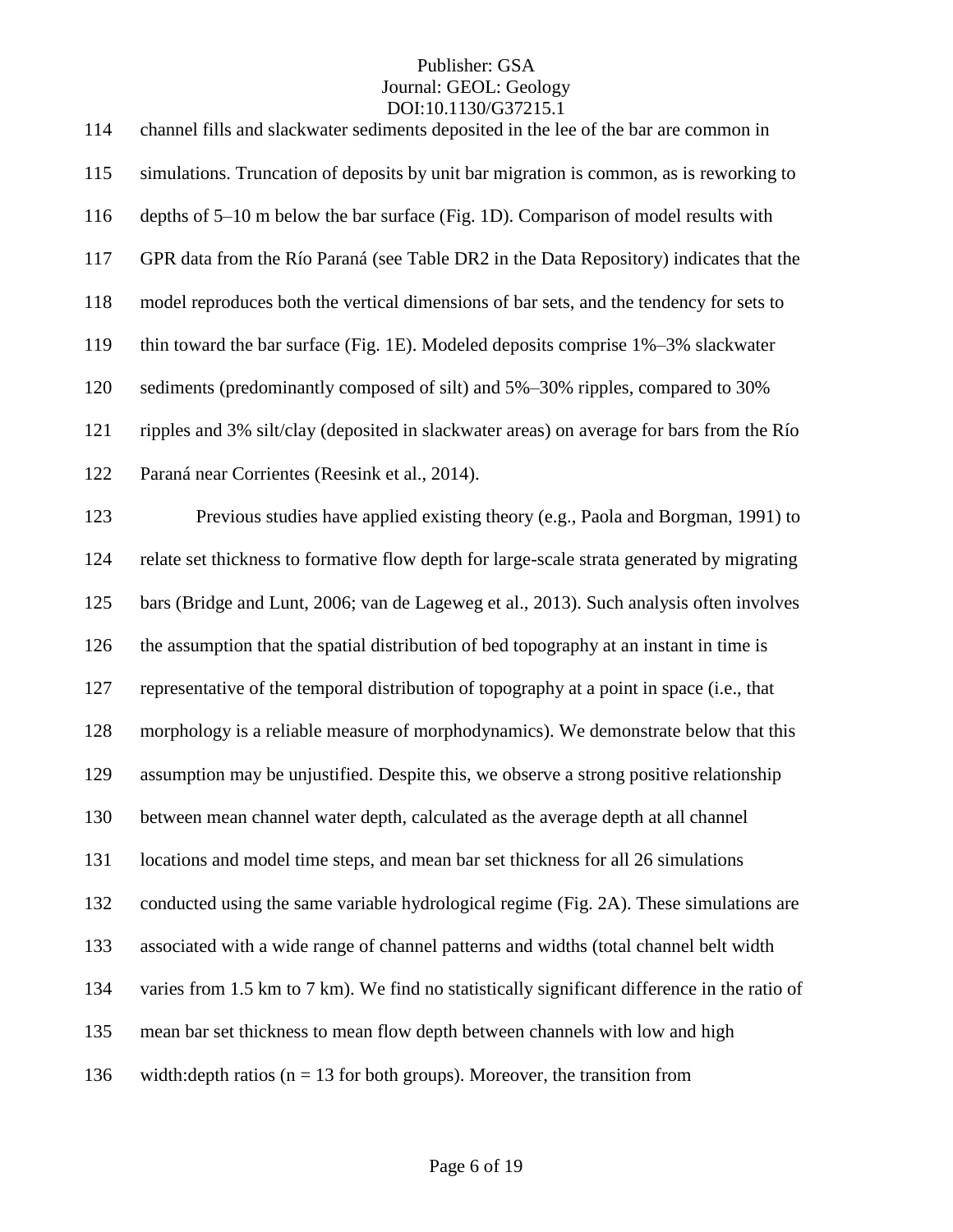| wider/shallower (anabranching) to narrower/deeper (meandering) channels is associated                        |
|--------------------------------------------------------------------------------------------------------------|
| with a transition from unit bar dominated to scroll bar dominated deposits. These results                    |
| imply a near constant ratio of mean bar set thickness to mean flow depth irrespective of                     |
| bar type and channel pattern.                                                                                |
| The six simulations with constant discharge plot well above the regression line in                           |
| Figure 2A, with bar set thickness for these simulations increasing by a factor of 1.6 on                     |
| average compared to equivalent simulations where discharge varies. This cannot be                            |
| explained fully by differences in morphology (e.g., channel width, depth or pattern).                        |
| Moreover, simulations run with constant and variable discharge experience similar                            |
| average rates of deposition and bed reworking over decadal timescales. Despite this, bar                     |
| set thickness exhibits a clear relationship with channel morphodynamics, as defined by                       |
| measuring the thickness $(\Delta z)$ of packages of continuous erosion or deposition in all                  |
| individual model grid cells throughout simulations, in order to derive a probability                         |
| density function (pdf) of morphodynamic event magnitude (Fig. 2B). Simulations with                          |
| constant discharge experience an increase in both small ( $ \Delta z $ < 0.025 m) and large ( $ \Delta z $ > |
| 2.25 m) scale erosion and deposition events, but a reduced frequency of intermediate                         |
| scale events, and an overall increase in the variance of vertical change increments. We                      |
| attribute this to two factors. First, bars aggrade until reaching the water surface, and                     |
| hence when discharge is constant, and water level changes are small, many bar surfaces                       |
| experience lower rates of vertical change. Second, cut and fill cycles driven by flood                       |
| hydrographs are absent under constant discharge, because temporal changes in flow                            |
| velocity (at any given location) are limited. This allows the duration and magnitude of                      |
| continuous deposition events to increase, thus promoting thicker sets. Similarly, where                      |
|                                                                                                              |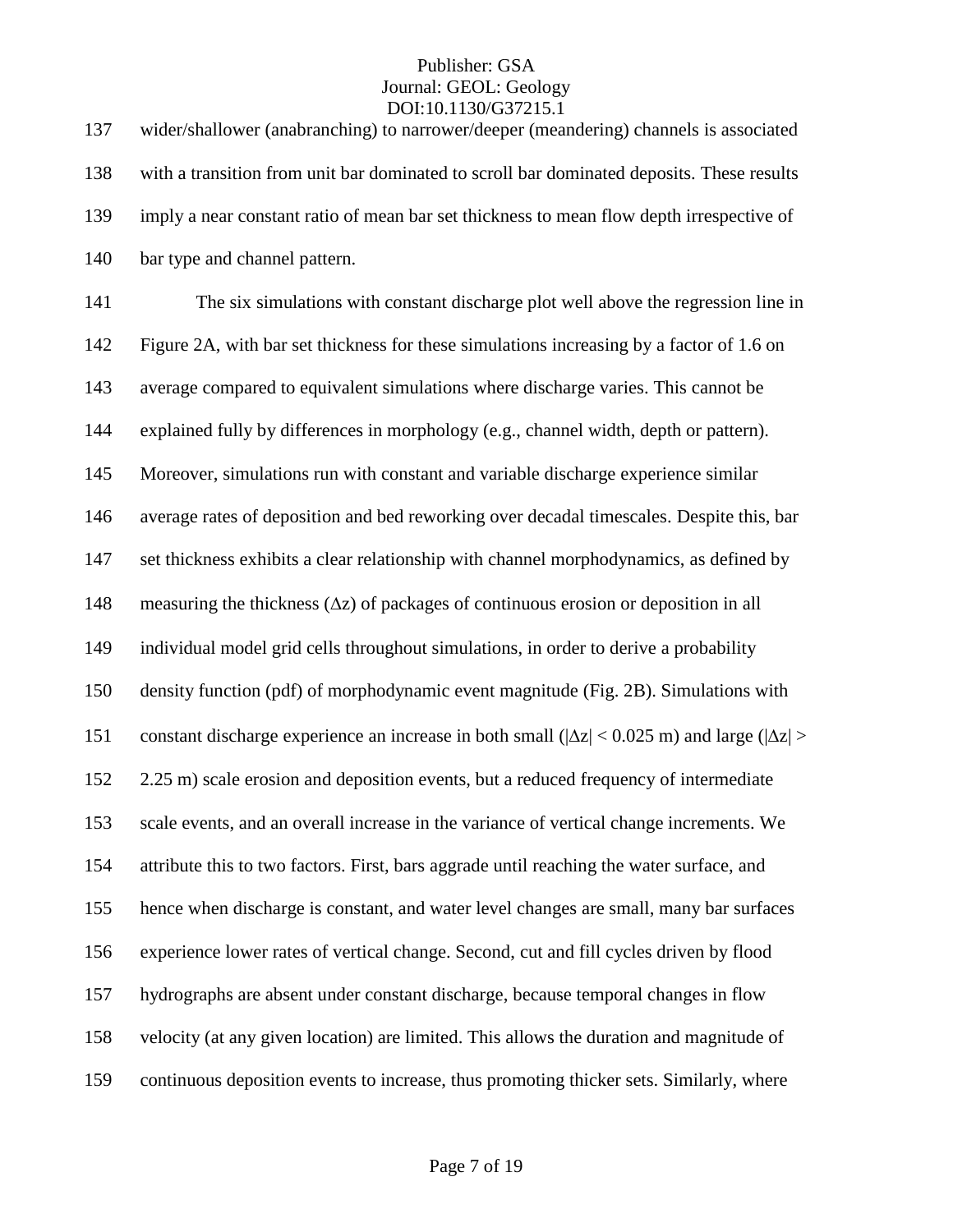| 160 | flood hydrograph duration increases, periods of continuous deposition are also longer.          |
|-----|-------------------------------------------------------------------------------------------------|
| 161 | This promotes a positive relationship between flood duration and relative bar set               |
| 162 | thickness (Fig. 2C). Significantly, the standard deviation of $\Delta z$ values is an excellent |
| 163 | predictor of mean bar set thickness across all 44 simulations (Fig. 2D). Thus, while mean       |
| 164 | bar set thickness is a function of mean channel depth, morphodynamics rather than               |
| 165 | morphology is the dominant control on stratigraphy.                                             |
| 166 | Further insight into these relationships can be derived by analysis of the                      |
| 167 | variability in paleocurrent directions associated with the deposits, defined by the modeled     |
| 168 | velocity vectors at the time of sediment deposition, and by the ratio of the downstream         |
| 169 | and cross-stream dimensions of facies units, defined as deposits characterized by similar       |
| 170 | proportions of dunes, ripples or thick sets (see metrics used in Figure 3, Table 1, and         |
| 171 | Table DR3 in the Data Repository). Simulations that use a variable discharge regime             |
| 172 | (flood duration, $T = 2$ y) are characterized by distinct values of these metrics for both low  |
| 173 | and high sinuosity channels. Moreover, low sinuosity anabranching channels generated            |
| 174 | by variable and constant discharge regimes exhibit marked differences in deposit                |
| 175 | characteristics, despite having similar morphology. Channels formed by constant                 |
| 176 | discharge exhibit lower variability in paleocurrent direction and facies units that are         |
| 177 | preferentially elongated in the downstream direction. Vertical packages of each deposit         |
| 178 | type (notably dunes) exhibit marked differences in thickness between contrasting channel        |
| 179 | planforms (see Table 1). Moreover, where discharge is constant, sediment packages are           |
| 180 | thicker on average compared to those generated under a variable discharge regime. This          |
| 181 | is consistent with the inverse relationship between unit bar set thickness and discharge        |
| 182 | variability suggested previously by Sambrook Smith et al. (2009), and indicates a               |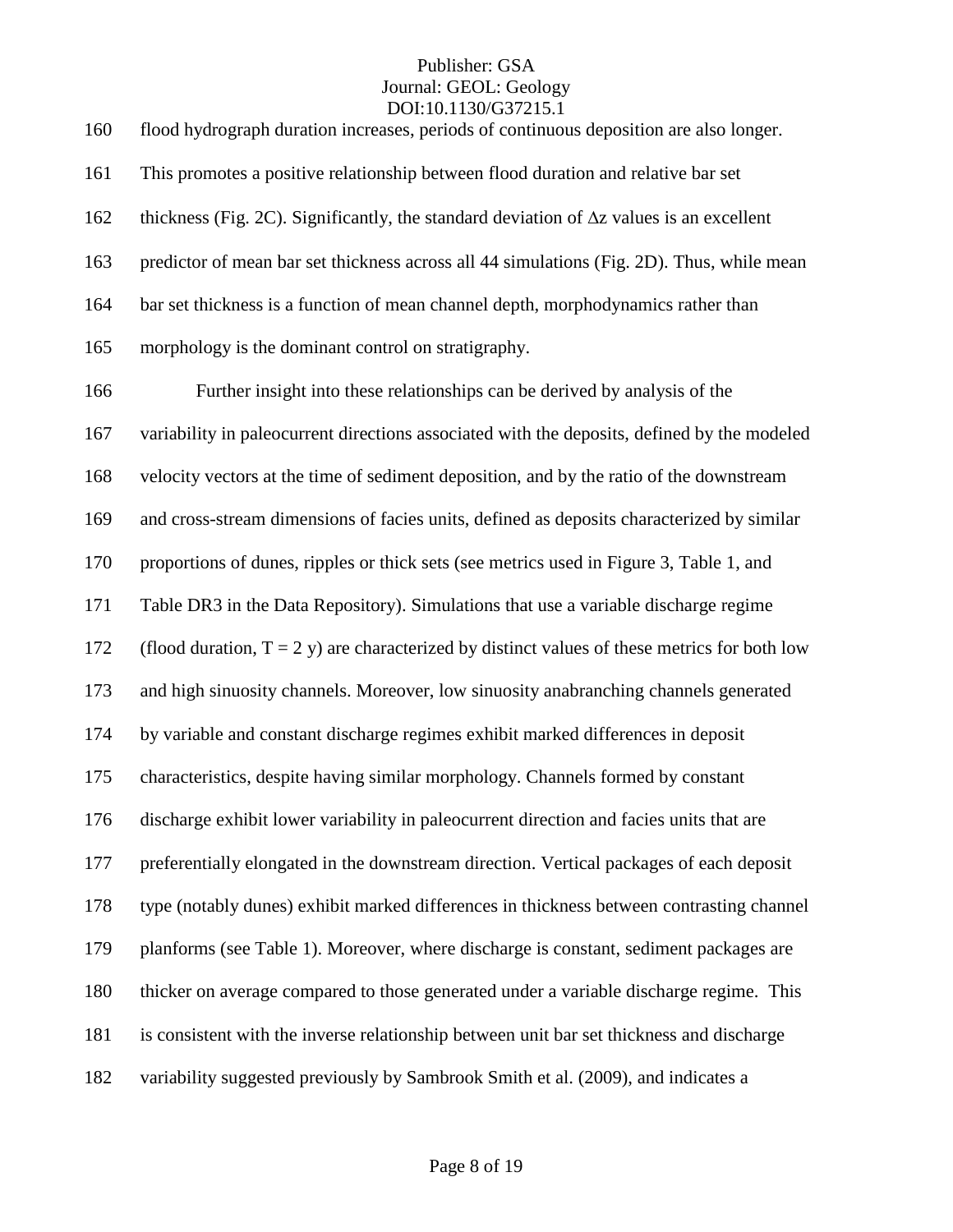| 183 | DOI:10.1130/G37215.1<br>tendency for bar overtopping to be inhibited where discharge is constant. This limits the |
|-----|-------------------------------------------------------------------------------------------------------------------|
| 184 | occurrence of lateral bar-top flows and channels, and promotes flow streamlining that                             |
| 185 | encourages the elongation of deposits.                                                                            |
| 186 |                                                                                                                   |
| 187 | <b>SUMMARY</b>                                                                                                    |
| 188 | This study illustrates the potential for using physics-based modeling to link river                               |
| 189 | morphodynamics to stratigraphy. Our results demonstrate that bar set thickness is a good                          |
| 190 | predictor of channel depth irrespective of river pattern, and associated differences in bar                       |
| 191 | type. However, depth estimates derived from bar set thickness data may be highly                                  |
| 192 | sensitive to uncertainty in hydrologic regime. This suggests that paleoflow                                       |
| 193 | reconstructions should attempt to assess the nature of discharge fluctuations, for instance                       |
| 194 | as expressed by reactivation surfaces that are not associated with bedform                                        |
| 195 | superimposition.                                                                                                  |
| 196 | Our simulations examine large rivers, such as the Rio Paraná, characterised by                                    |
| 197 | low discharge variability ( $Q_{var}$ = annual range in discharge/mean discharge < 2) and                         |
| 198 | gentle slopes, that are dominated by sub-critical flows. Herein, we do not consider rivers                        |
| 199 | characterised by high discharge variability or flash floods (e.g., $Q_{var} > 100$ ; Fielding et                  |
| 200 | al, 2009), where deposits formed under supercritical flow may be abundant and                                     |
| 201 | accretionary sets associated with bar migration may be poorly developed (Plink-                                   |
| 202 | Bjorklund, 2015). Consequently, our conclusions regarding the significance of                                     |
| 203 | hydrologic regime are almost certainly conservative.                                                              |
| 204 | Our results indicate that data quantifying paleocurrent variance and the                                          |
| 205 | downstream and cross-stream dimensions of facies units may be valuable for constraining                           |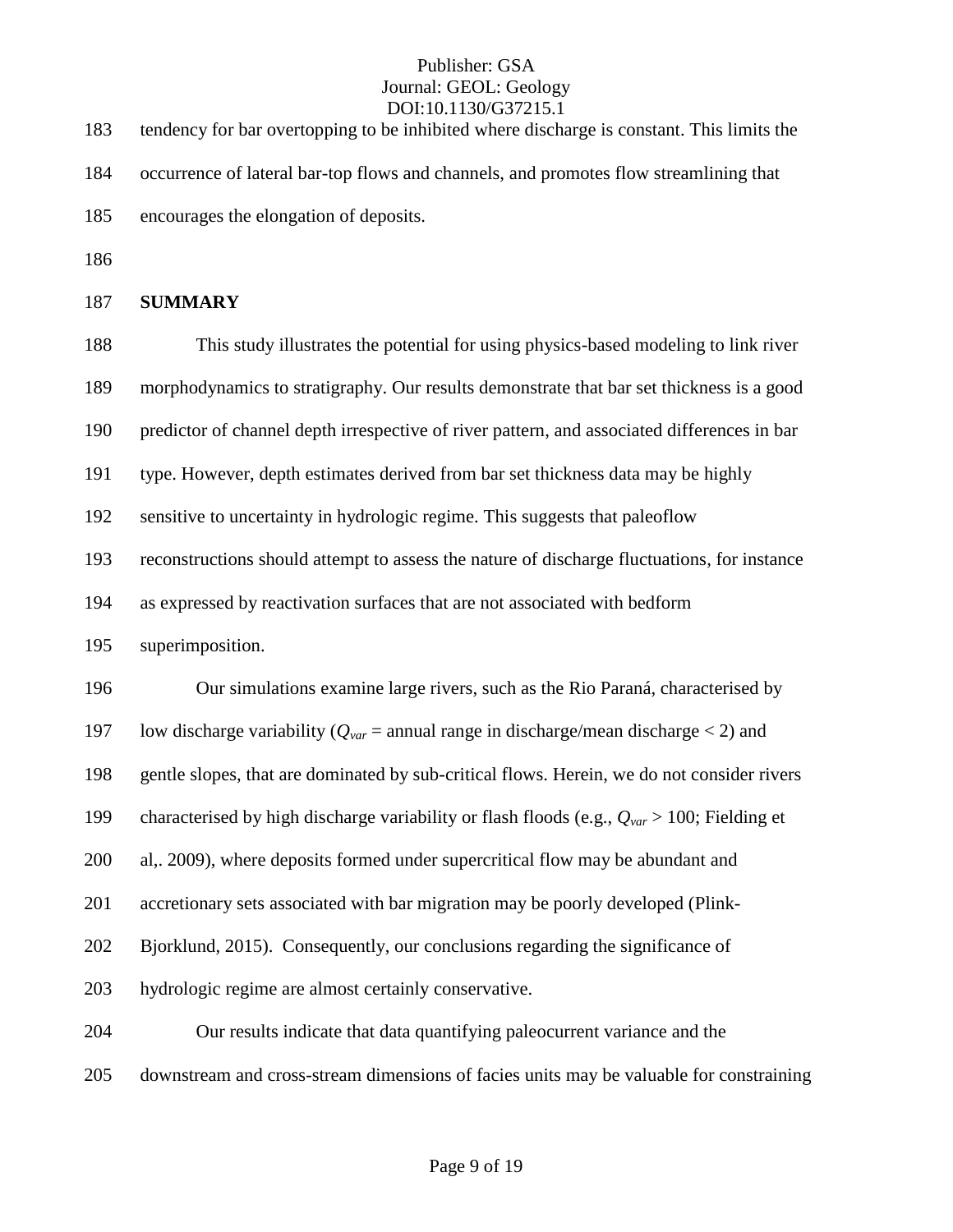| 206 | hydrologic variability. However, such characteristics are also a function of channel        |
|-----|---------------------------------------------------------------------------------------------|
| 207 | pattern, in particular sinuosity. These results also indicate that physical and numerical   |
| 208 | models that impose a constant flow discharge may not be simulating correctly the alluvial   |
| 209 | architecture of natural channels that experience discharge variability.                     |
| 210 | When relating bed topography to set thickness, some studies (e.g., van de                   |
| 211 | Lageweg, 2013) have assumed that the spatial distribution of bed heights (in bathymetric    |
| 212 | data) is representative of the temporal distribution at a point in space. Our results       |
| 213 | demonstrate that this need not be true. Modeled rivers with similar morphology can be       |
| 214 | characterized by significant differences in temporal dynamics and hence stratigraphy.       |
| 215 | Moreover, while a positive relationship between topographic variability and set thickness   |
| 216 | is central to accepted theory (e.g., Paola and Borgman, 1991), we find that increased       |
| 217 | hydrologic variability suppresses bar set thickness, due to its influence on                |
| 218 | morphodynamics. Hydrologic regime thus plays a key role in controlling stratigraphy that    |
| 219 | has yet to be incorporated within predictive theory. This implies that use of stratigraphic |
| 220 | evidence to link environment to morphology can only succeed by giving consideration to      |
| 221 | the essential role of dynamics as a control on sediment accumulation and preservation.      |
| 222 |                                                                                             |

**ACKNOWLEDGMENTS**

 The authors are grateful to the UK NERC that funded this work (NE/E016022/1) and the staff of CECOAL CONICET (Corrientes, Argentina) for their essential field support. Simulations were performed using the University of Exeter Supercomputer. We thank Chris Fielding, Piret Plink-Björklund, and Filip Schuurman for their thoughtful reviews that helped us improve the manuscript.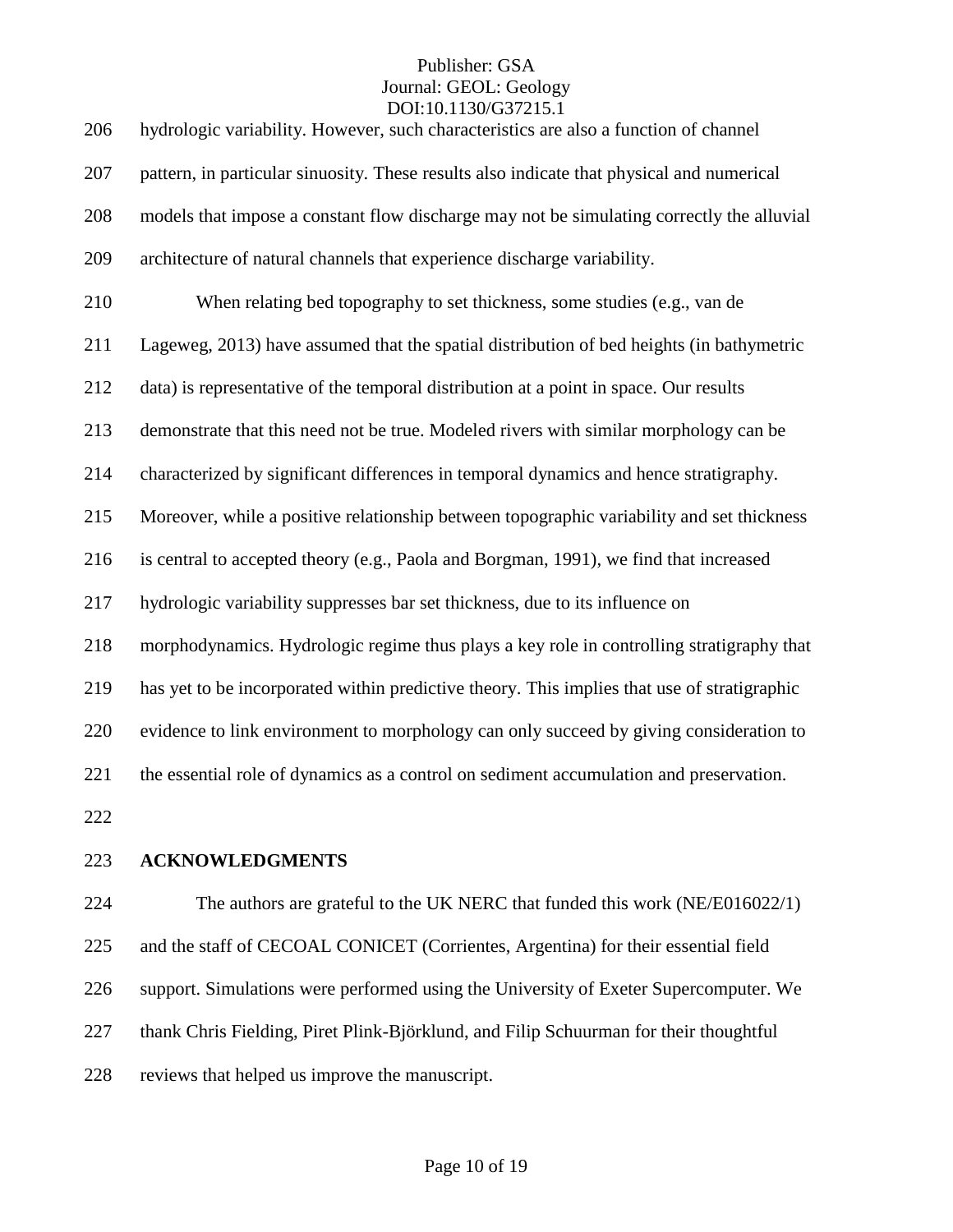#### **REFERENCES CITED**

- Bridge, J.S., 2003, Rivers and Floodplains: Forms, Processes, and Sedimentary Record:
- Oxford, UK, Blackwell Science Ltd, 504 p.
- Bridge, J.S., and Best, J.L., 1997, Preservation of planar laminae due to migration of low
- relief bed waves over aggrading upper stage plane beds: Comparison of experimental
- data with theory: Sedimentology, v. 44, p. 253–262, doi:10.1111/j.1365-
- 3091.1997.tb01523.x.
- Bridge, J.S., and Lunt, I.A., 2006, Depositional models of braided rivers: International
- Association of Sedimentologists Special Publication, v. 36, p. 11–50.
- Blum, M.D., and Törnqvist, T.E., 2000, Fluvial responses to climate and sea level
- change: A review and look forward: Sedimentology, v. 47, p. 2–48,
- doi:10.1046/j.1365-3091.2000.00008.x.
- Ethridge, F.G., 2011, Interpretation of ancient fluvial channel deposits: Review and
- recommendations: Tulsa, Oklahoma, Society for Sedimentary Geology (SEPM)
- Special Publication, v. 97, p. 9–35.
- Fielding, C.R., Allen, J.P., Alexander, J., and Gibling, M.R., 2009, Facies model for
- fluvial systems in the seasonal tropics and subtropics: Geology, v. 37, p. 623–626,
- doi:10.1130/G25727A.1.
- Leclair, S.F., 2011, Interpreting fluvial hydromorphology from the rock record: Large-
- river peak flows leave no clear signature: Tulsa, Oklahoma, Society for Sedimentary
- Geology (SEPM) Special Publication 97, p. 113–123.
-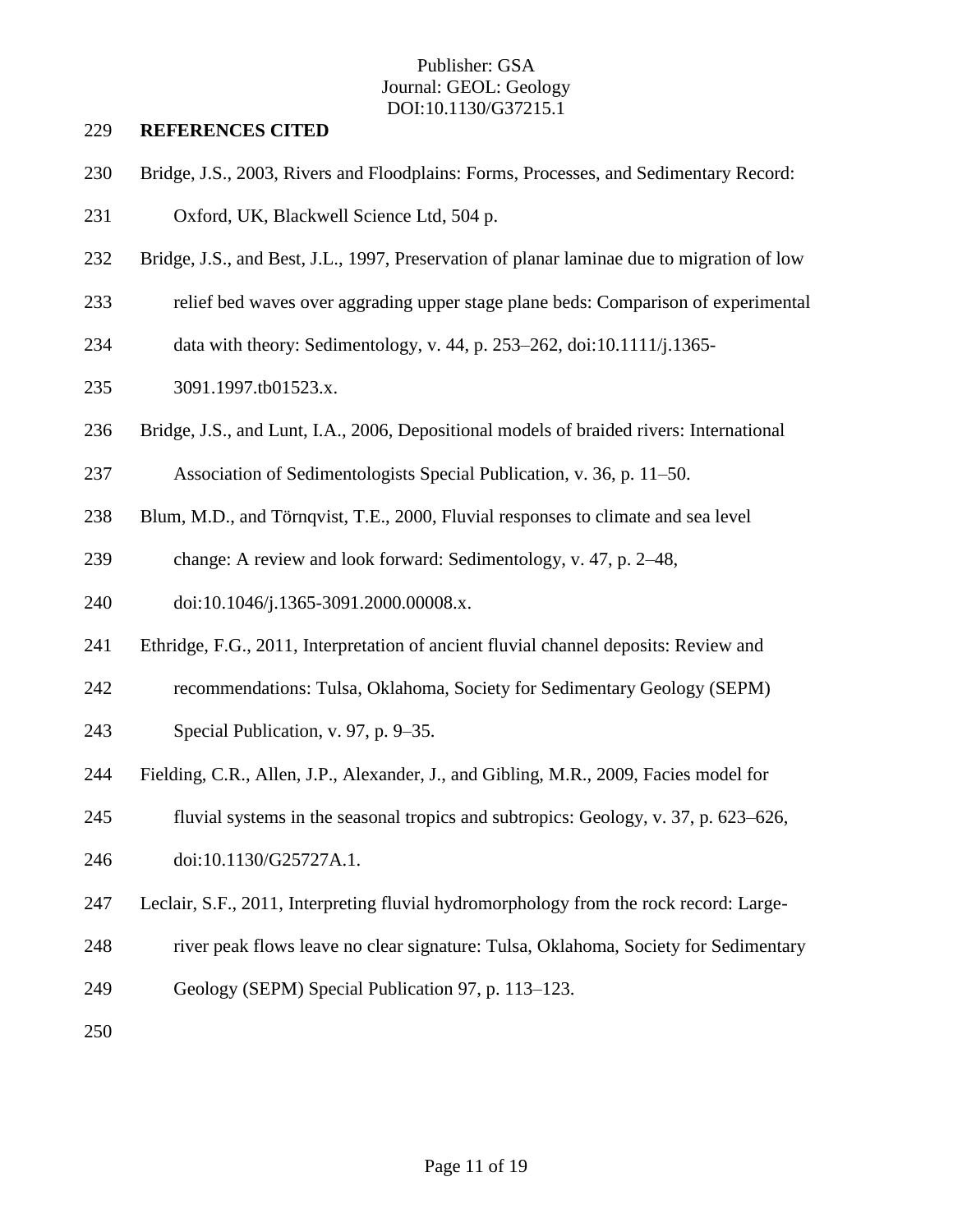- Miall, A.D., 2006, How do we identify big rivers? And how big is big?: Sedimentary
- Geology, v. 186, p. 39–50, doi:10.1016/j.sedgeo.2005.10.001.
- Nicholas, A.P., 2013, Morphodynamic diversity of the world's largest rivers: Geology,
- v. 41, p. 475–478, doi:10.1130/G34016.1.
- Nicholas, A.P., Ashworth, P.J., Sambrook Smith, G.H., and Sandbach, S.D., 2013,
- Numerical simulation of bar and island morphodynamics in anabranching
- megarivers: Journal of Geophysical Research: Earth Surface, v. 118, p. 2019–2044, doi:10.1002/jgrf.20132.
- Paola, C., and Borgman, L., 1991, Reconstructing random topography from preserved
- stratification: Sedimentology, v. 38, p. 553–565, doi:10.1111/j.1365-
- 3091.1991.tb01008.x.
- Plink-Björklund, P., 2015, Morphodynamics of rivers strongly affected by monsoon
- precipitation: Review of depositional style and forcing factors: Sedimentary
- Geology, v. 323, p. 110-147.
- Reesink, A.J.H., et al., 2014, Scales and causes of heterogeneity in bars in a large multi-
- channel river: Río Paraná, Argentina: Sedimentology, v. 61, p. 1055–1085,
- doi:10.1111/sed.12092.
- Sambrook Smith, G.H., Ashworth, P.J., Best, J.L., Lunt, I.A., Orfeo, O., and Parsons,
- D.R., 2009, The sedimentology and alluvial architecture of a large braid bar, Río
- Paraná, Argentina: Journal of Sedimentary Research, v. 79, p. 629–642,
- doi:10.2110/jsr.2009.066.
- Schuurman, F., Marra, W.A., and Kleinhans, M.G., 2013, Physics-based modeling of
- large braided sand-bed rivers: Bar pattern formation, dynamics, and sensitivity: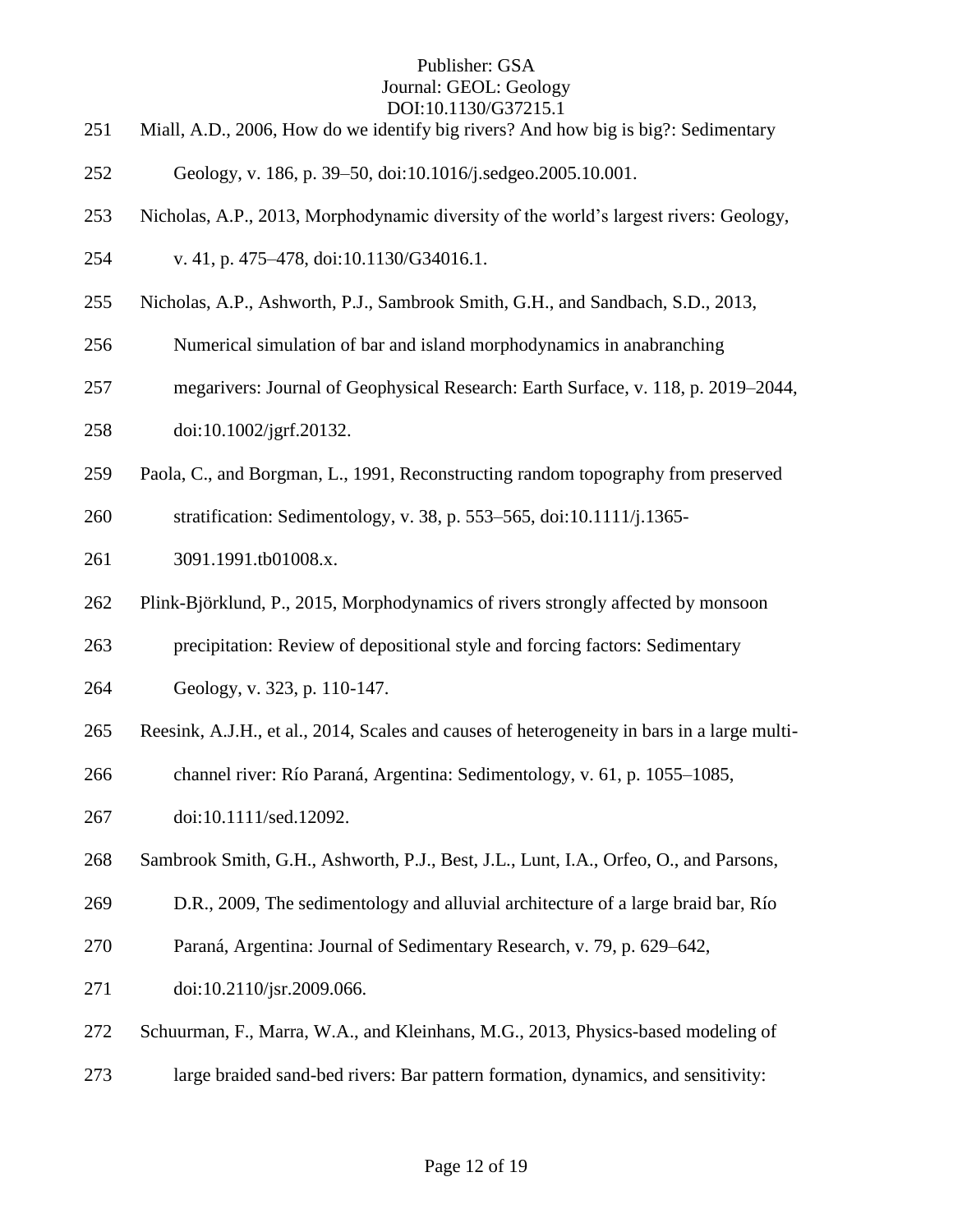- Journal of Geophysical Research: Earth Surface, v. 118, p. 2509–2527,
- doi:10.1002/2013JF002896.
- Straub, K.M., Ganti, V., Paola, C., and Foufoula-Georgiou, E., 2012, Prevalence of
- exponential bed thickness distributions in the stratigraphic record: Journal of
- Geophysical Research: Earth Surface, v. 117, doi:10.1029/2011JF002034.
- Strauss, D., and Sadler, P.M., 1989, Stochastic-models for the completeness of
- stratigraphic sections: Mathematical Geology, v. 21, p. 37–59,
- 281 doi:10.1007/BF00897239.
- Tamminga, A.D., Eaton, B.C., and Hugenholtz, C.H., 2015, UAS-based remote sensing
- of fluvial change following an extreme flood event: Earth Surface Processes and
- Landforms, v. 40, p. 1464–1476, doi:10.1002/esp.3728.
- van de Lageweg, W.I., van Dijk, W.M., and Kleinhans, M.G., 2013, Channel belt
- architecture formed by a meandering river: Sedimentology, v. 60, p. 840–859,
- doi:10.1111/j.1365-3091.2012.01365.x.
- van Rijn, L.C., 1984, Sediment transport, Part III: Bedforms and alluvial roughness:
- Journal of Hydraulic Engineering, v. 110, p. 1733–1754, doi:10.1061/(ASCE)0733-
- 9429(1984)110:12(1733).
- Wilbers, A.W.E., and Ten Brinke, W.B.M., 2003, The response of subaqueous dunes to
- floods in sand and gravel bed reaches of the Dutch Rhine: Sedimentology, v. 50,
- p. 1013–1034, doi:10.1046/j.1365-3091.2003.00585.x.
-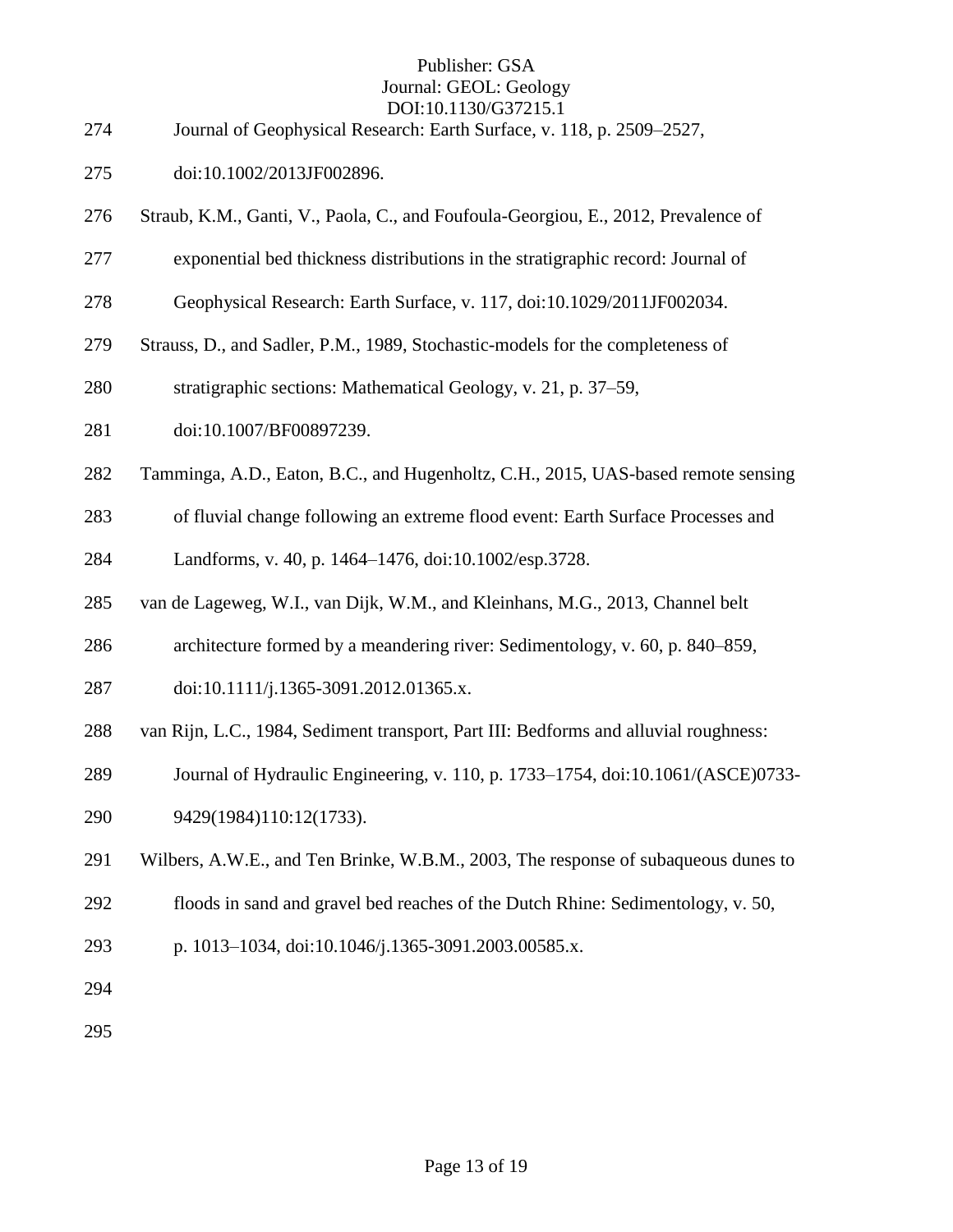| 296 | Figure 1. (A) Simulated anabranching channel. Colour bars show water depth at low                    |
|-----|------------------------------------------------------------------------------------------------------|
| 297 | flow, bed height above low flow and floodplain age; (B) Bar locations on the Río Paraná,             |
| 298 | Argentina, at which GPR data shown in panel E were collected; (C) Modeled deposits                   |
| 299 | along the streamwise axis of a typical braid bar. Lines represent erosion surfaces (red),            |
| 300 | morphological surfaces (black) and slackwater deposits (blue). Green bars indicate dunes.            |
| 301 | Absence of green bar indicates ripples; (D) Time series of bed elevation at the location             |
| 302 | within the grey box in panel $(C)$ ; $(E)$ Relationship between mean bar set thickness and           |
| 303 | depth below bar surface for GPR data (circles) and simulations of low sinuosity                      |
| 304 | anabranching channels. Model results are shown at three points during each simulation,               |
| 305 | for simulations with contrasting bank erodibility $(E)$ . Low values of $E$ promote narrower,        |
| 306 | deeper channels.                                                                                     |
| 307 |                                                                                                      |
| 308 | Figure 2. Plots of: A) Mean set thickness against flow depth; B) Probability density                 |
| 309 | functions of erosion and deposition event magnitude; C) Mean set thickness divided by                |
| 310 | flow depth, shown for simulations that generate low sinuosity anabranching channels, run             |
| 311 | with different hydrologic regimes $(x \text{ axis})$ and contrasting bank erodibility $(E)$ ; and D) |
| 312 | Mean set thickness vs the standard deviation of erosion and deposition events. In panels             |
| 313 | A, C and D each point is a single simulation. Closed red squares are simulations that use            |
| 314 | constant discharge; equivalent simulations with variable discharge are indicated by a                |
| 315 | green triangle (T = 2 y where T is hydrograph duration), purple X (T = 4 y) and open                 |
| 316 | circle (T = 8 y); blue diamonds are all other simulations run with variable discharge (T =           |
| 317 | 2 y). Mean flow depth (in A and C) is the average for all channel locations and times.               |
|     |                                                                                                      |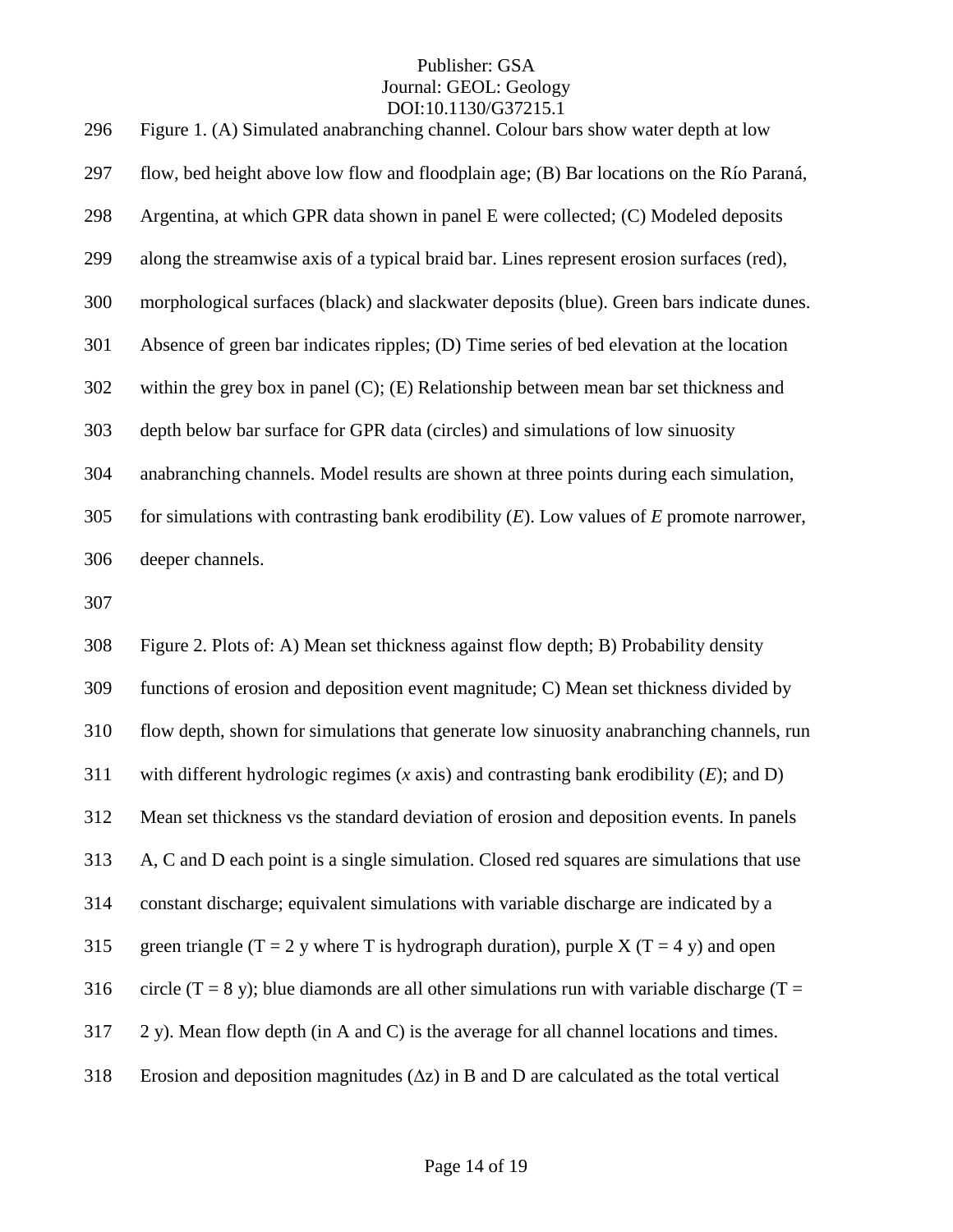| 319                                                                                     | thickness of bed-level change within individual model grid cells during periods of               |
|-----------------------------------------------------------------------------------------|--------------------------------------------------------------------------------------------------|
| 320                                                                                     | continuous erosion or deposition.                                                                |
| 321                                                                                     |                                                                                                  |
| 322                                                                                     | Figure 3. Deposit characteristics and channel morphology for rivers with contrasting             |
| 323                                                                                     | patterns and hydrologic regimes: (A) to (C) show the % of sediment in each grid cell             |
| 324                                                                                     | deposited in sets thicker than twice the mean set thickness for the river as a whole.            |
| 325                                                                                     | Results are shown for a meandering channel (A); low sinuosity anabranching channel               |
| 326                                                                                     | formed under variable discharge (B); and low sinuosity anabranching channel formed               |
| 327                                                                                     | under constant discharge $(C)$ . $(D)$ to $(F)$ show the standard deviation of the paleocurrent  |
| 328                                                                                     | direction $(\sigma_V)$ , for a braided river with sinuous individual channels (D); low sinuosity |
| 329                                                                                     | anabranching channel formed under variable discharge (E); and low sinuosity                      |
| 330                                                                                     | anabranching channel formed under constant discharge (F). (G) shows the morphology of            |
| 331                                                                                     | four typical simulated channels (from left to right: meandering, sinuous braided, low            |
| 332                                                                                     | sinuosity anabranching formed under variable discharge, and low sinuosity anabranching           |
| 333                                                                                     | formed under constant discharge). Color schemes in (G) are those used in Figure 1A.              |
| $334$<br>$335$<br>$336$<br>337                                                          |                                                                                                  |
| 338<br>339<br>340<br>341<br>342<br>343<br>344<br>345<br>346<br>347<br>348<br>349<br>350 |                                                                                                  |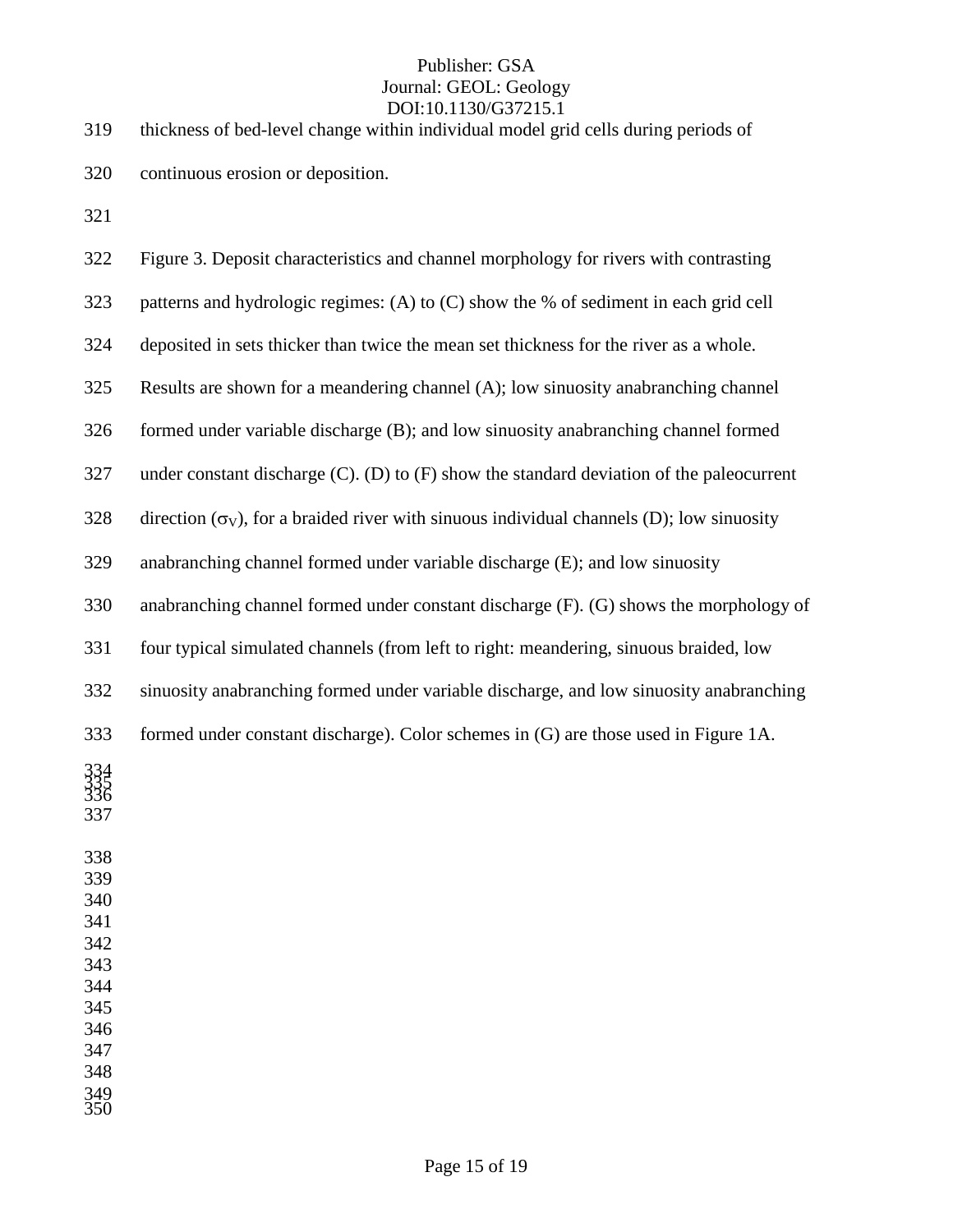#### TABLE 1. CHARACTERISTICS OF SIMULATED DEPOSITS

| TABLE T. UNARAU LERISTIUS UF SIMULATED DEFUSITS |             |                           |                               |          |
|-------------------------------------------------|-------------|---------------------------|-------------------------------|----------|
| <b>Channel pattern</b>                          | Meandering  | <b>Sinuous</b><br>braided | Low-sinuosity<br>anabranching |          |
| <b>Discharge</b>                                | Variable    | Variable                  | Variable                      | Constant |
|                                                 | $(T = 2vr)$ | $(T = 2vr)$               | $(T = 2vr)$                   |          |
| λ (m)                                           | 2.33        | 1.97                      | 1.56                          | 2.55     |
| Lxy (Dune)                                      | 1.89        | 1.83                      | 2.51                          | 2.95     |
| Lxy (Ripple)                                    | 2.01        | 1.91                      | 2.71                          | 3.22     |
| Lxy (Large)                                     | 1.99        | 1.89                      | 2.56                          | 3.21     |
| $\sigma_{V90}$ (rad)                            | 1.03        | 0.92                      | 0.61                          | 0.45     |
| $\Psi$ (Dune)                                   | 7.54        | 3.80                      | 2.26                          | 5.37     |
| $\psi$ (Ripple)                                 | 0.44        | 0.66                      | 0.75                          | 1.69     |
| w (Slackwater)                                  | 0.19        | 0.11                      | 0.13                          | 0.22     |

 *Note:* Columns 2 and 3 show results for two simulations with contrasting morphology (see Fig. 3). Columns 4 and 5 show mean of results for six simulations of anabranching channels that use variable discharge (hydrograph duration,  $T = 2$  yr) and constant discharge.  $\lambda$  is the mean set thickness. Lxy is the ratio of the average downstream and cross-stream lengths of contiguous model grid cells classified by deposit type as: Dunes (cells where >90% of sediment is classed as dunes); Ripples (cells where >10% of sediment is classed as ripples); and Large Sets (cells where >50% of sediment comprises sets thicker than twice the mean set thickness).  $\sigma_{\text{V90}}$ <br>is the 90<sup>th</sup> percentile of the probability density function of the standard deviation of paleocurrent direction.  $\psi$  is the mean thickness of contiguous vertical packages of each deposit type.

354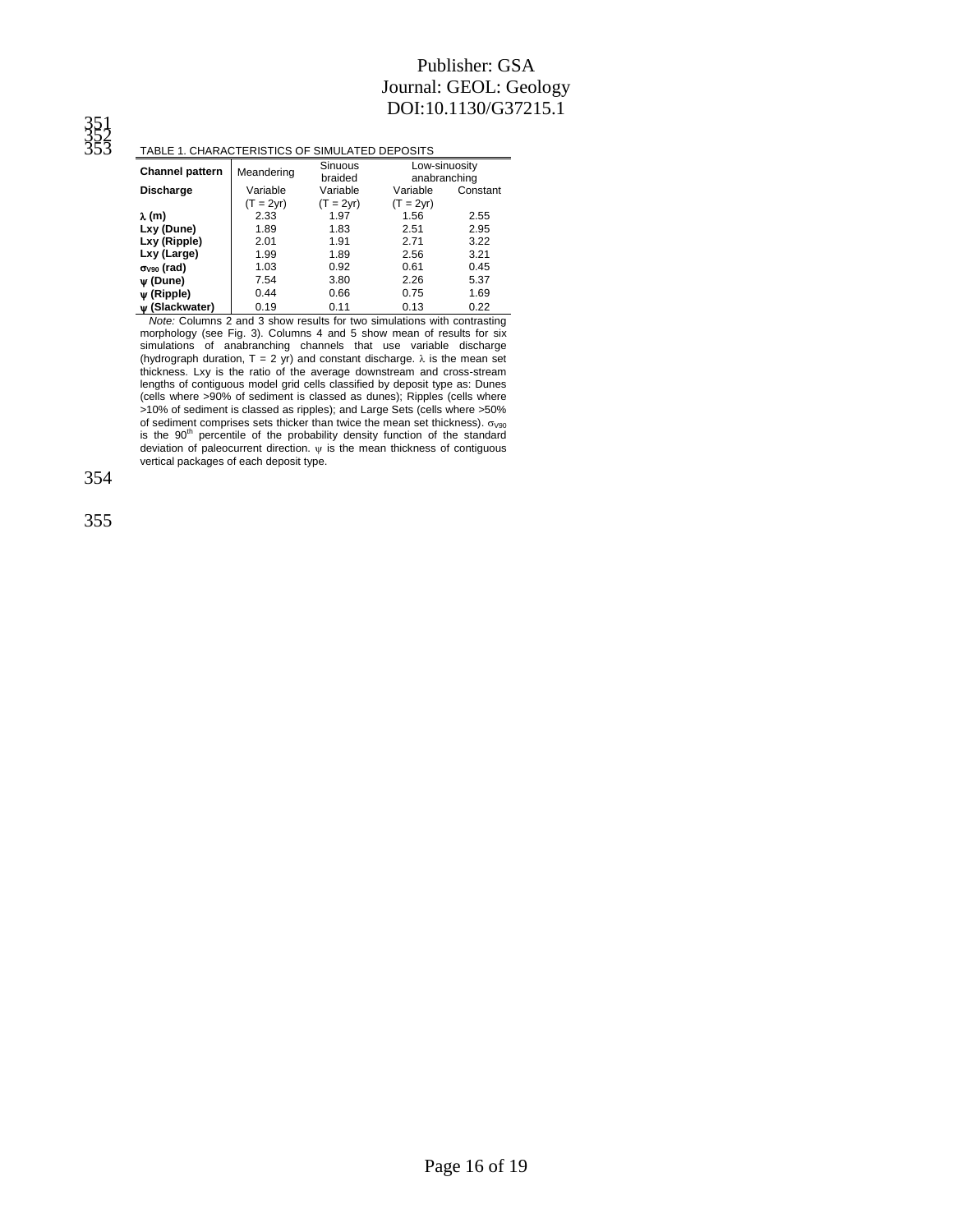

Nicholas et al. (Figure 1)

- 357
- 358
- 359
- 360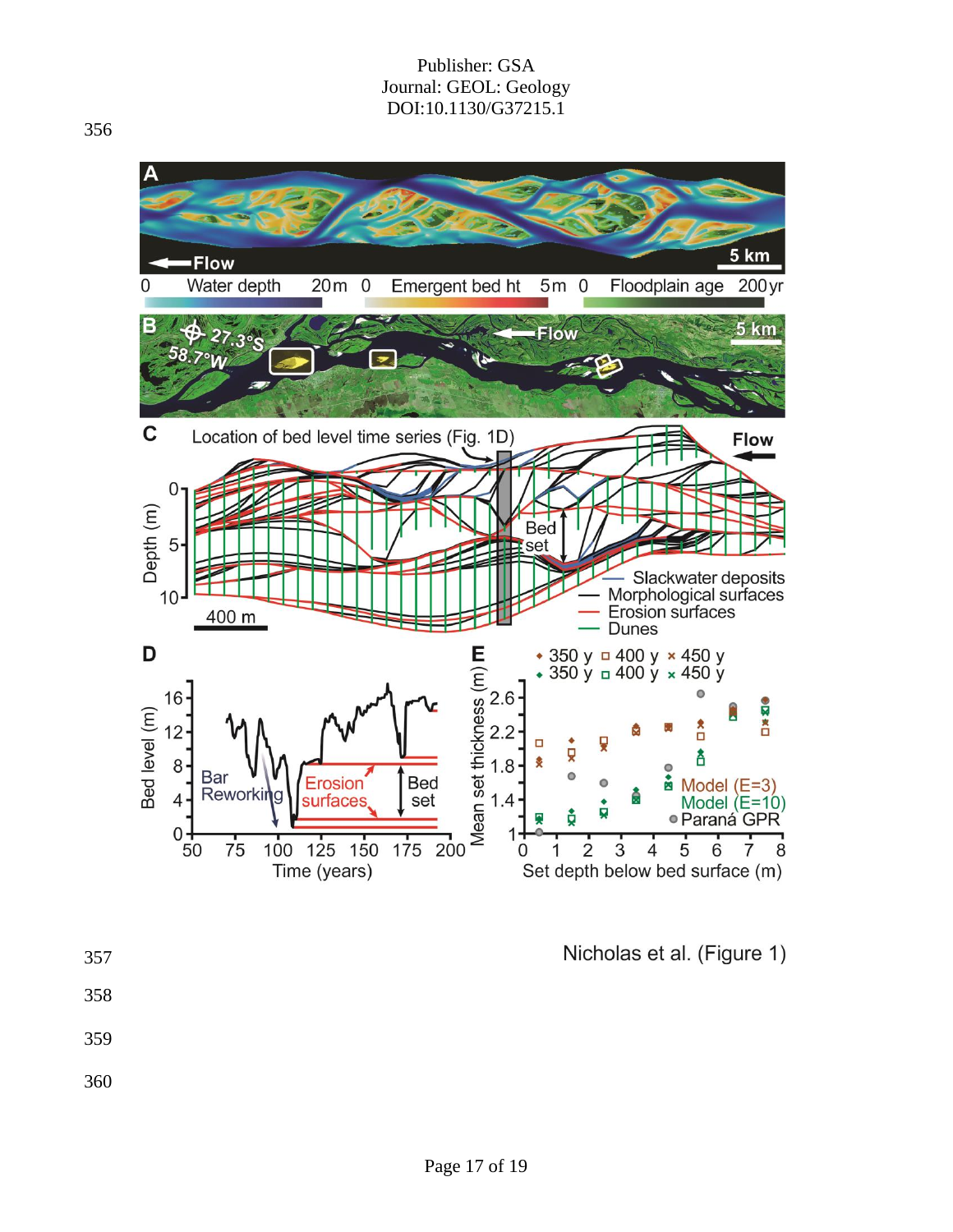

Nicholas et al. (Figure 2)

| 362 |  | Nicholas et al. (Figure |
|-----|--|-------------------------|
| 363 |  |                         |
| 364 |  |                         |
| 365 |  |                         |
| 366 |  |                         |
| 367 |  |                         |